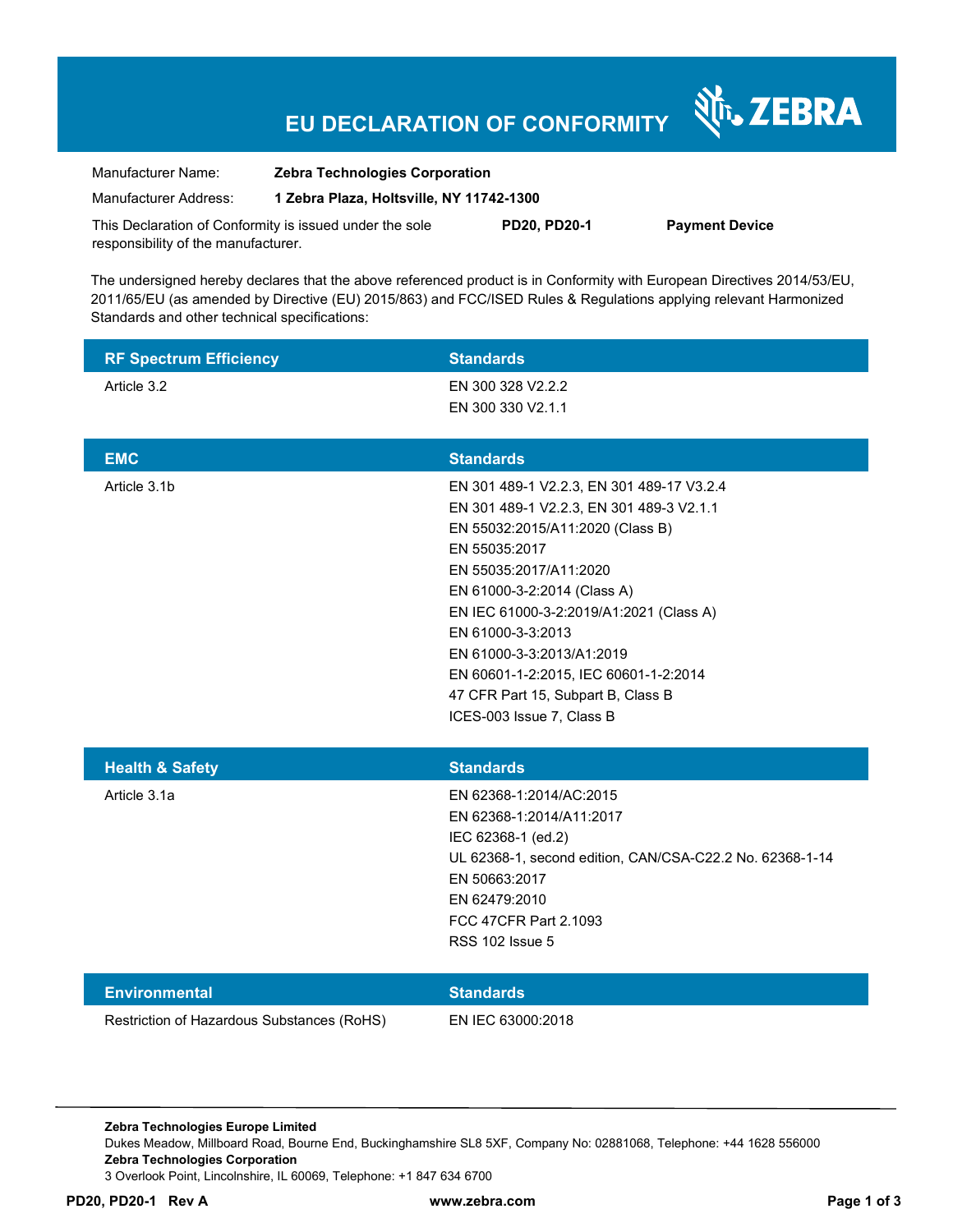## **EU DECLARATION OF CONFORMITY**

With regard to Directive 2014/53/EU, the conformity assessment procedure referred to in Article 17.2(b) and detailed in Annex III has been followed with the involvement of the following Notified Body: **STC Germany GmbH**, Ohmstrasse 1, 84160 Frontenhausen, Germany

EC-Type Examination Certificate number: 21/05-0028

Assessed Articles: 3.1a, 3.1b, 3.2

US company representative for FCC Supplier's Declaration of Conformity (47 CFR Part 2.1071 to 2.1077) is Larry Zhou and can be reached at **larry.zhou@zebra.com.** 

**Signed on behalf of Zebra Technologies Corporation** 

Place: Bourne End

*(Signature of authorized person)* Date of Affixing the CE Mark: 21 January 2022 Marco Belli Rev: A Sr. Manager, Regulatory Date: 21 January 2022

N<sub>I</sub> ZEBRA